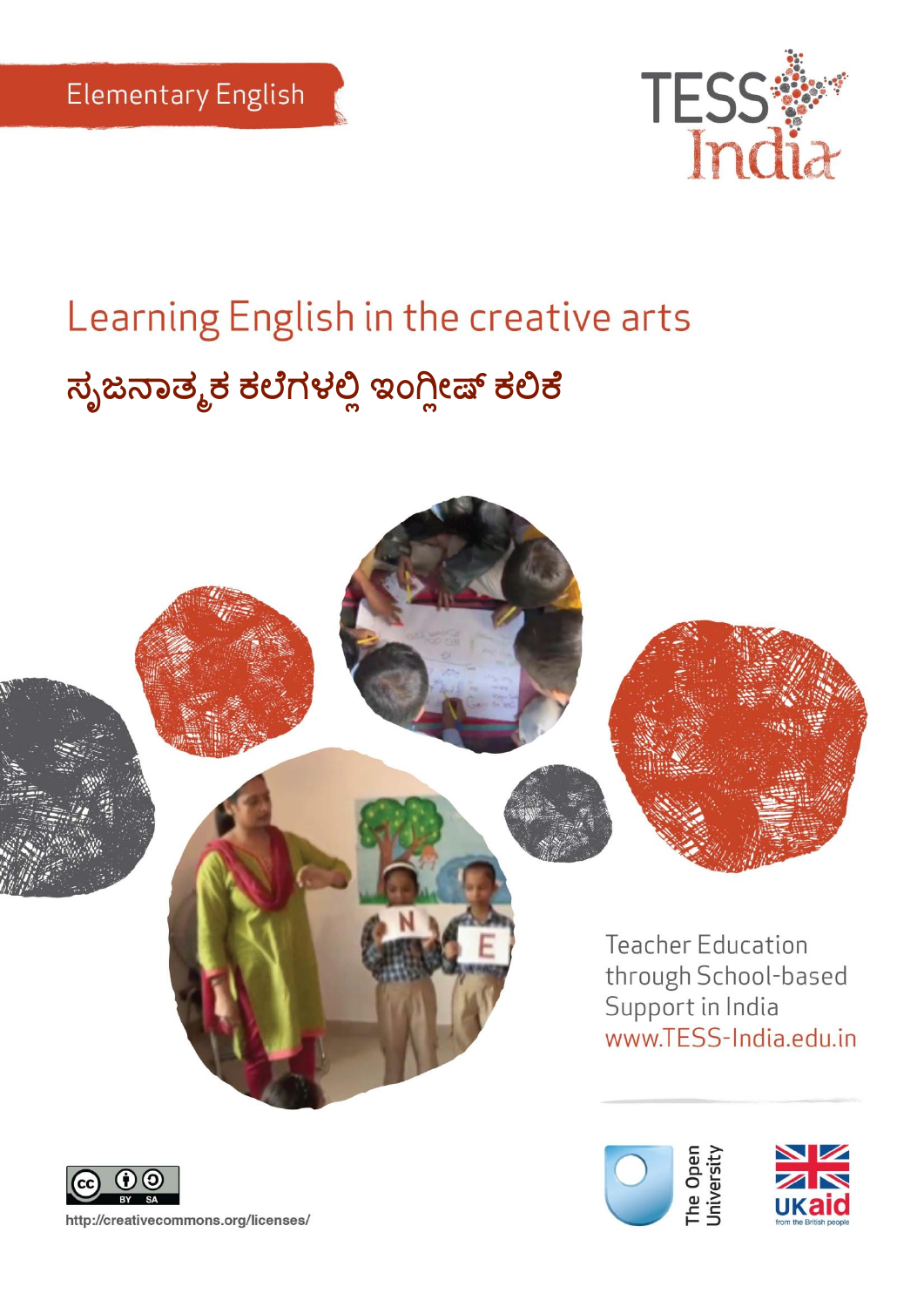ರಾಷ್ಟ್ರೀಯ ಪಠ್ಯಕ್ರಮ ಚೌಕಟ್ಟು (NCF 2005) ಮತ್ತು ಶಿಕ್ಷಕರ ಶಿಕ್ಷಣದ ರಾಷ್ಟ್ರೀಯ ಪಠ್ಯಕ್ರಮ ಚೌಕಟ್ಟು (2009)ಗಳು ಭಾರತದಲ್ಲಿನ ಶಿಕ್ಷಣಕ್ಕಾಗಿ ಮಹತ್ವಾಕಾಂಕ್ಷೆಯ ದೃಷ್ಠಿಕೋನವನ್ನು ನೀಡಿವೆ. ಇದರಲ್ಲಿ ಎಲ್ಲಾ ಶಾಲೆಗಳು ಸದೃಢವಾದ ಕಲಿಕಾ ವಾತಾವರಣವನ್ನು ಒದಗಿಸುತ್ತವೆ. ಈ ದೃಷ್ಟಿಕೋನವನ್ನು ಸಾಕಾರಗೊಳಿಸಲು ಶಿಕ್ಷಕರಿಗೆ ಹಾಗೂ ಶಿಕ್ಷಕ ಶಿಕ್ಷಕರಿಗೆ(ತರಬೇತುದಾರರಿಗೆ) ಸಹಾಯ ಹಸ್ತ ನೀಡುವುದೇ ಟೆಸ್–ಇಂಡಿಯಾ OERನ ಮುಖ್ಯ ಉದ್ದೇಶವಾಗಿದೆ. ಈ ಉದ್ದೇಶವನ್ನು ಈಡೇರಿಸಲು ಶಿಕ್ಷಕರನ್ನು 'ವಿದ್ಯಾರ್ಥಿ'ಗಳೆಂದು ಪರಿಗಣಿಸಿ, ಅವರು ತಮ್ಮ ವೃತ್ತಿಯಲ್ಲಿ ಅವಶ್ಯಕವಿರುವ ಸಾಧನ ಹಾಗೂ ವಿಧಾನಗಳನ್ನು ಬೆಳೆಸಿಕೊಳ್ಳುವಲ್ಲಿ ನೈಪುಣ್ಯತೆಯನ್ನು ಹೊಂದುವಂತೆ, ಬೋಧನೆಯ ಮತ್ತು ಕಲಿಕೆಯ ವಿಧಾನಗಳಲ್ಲಿ ಸಕ್ರಿಯವಾಗಿ ತೊಡಗಿಸಿಕೊಳ್ಳಲು ಸಹಾಯವಾಗುವಂತೆ ಸಂಪನ್ಮೂಲ ರಚಿಸಲಾಗಿದೆ. OER ಮುಖ್ಯ ಲಕ್ಷಣವೆಂದರೆ ಶಿಕ್ಷಕರು ಘಟಕಗಳನ್ನು, ವೈಯಕ್ತಿಕ ಚಟುವಟಿಕೆಗಳನ್ನು, ಕೇಸ್ ಸ್ಪಡಿಗಳನ್ನು ಬಳಸಿ, ಅವರ ವೃತ್ತಿ ಕೌಶಲ್ಯವನ್ನು ವೃದ್ಧಿಸಿಕೊಂಡು ಅವುಗಳನ್ನು ನೂತನ ಸಂದರ್ಭಗಳಿಗೆ ಮತ್ತು ವಿಷಯಗಳಿಗೆ ಅನ್ವಯಿಸುವುದು.

ಎಲ್ಲಾ ವಿಷಯಗಳಿಗೂ ಹಾಗೂ ಎಲ್ಲಾ ಹಂತಗಳಿಗೂ ಅನ್ವಯವಾಗುವ ಈ ಪ್ರಮುಖ ಸಂಪನ್ಮೂಲಗಳು, ಭಾರತದ ಶಿಕ್ಷಣ ನೀತಿ ಮತ್ತು ಟೆಸ್-ಇಂಡಿಯಾ OERನಲ್ಲಿನ ಮಾದರಿಯಂತೆ, ಶಿಕ್ಷಕರಿಗೆ ಶೈಕ್ಷಣಿಕ ಕ್ಷೇತ್ರದಲ್ಲಿನ ಪ್ರಮುಖ ವಿಧಾನಗಳ ಬಗ್ಗೆ ಮುಂದುವರಿದ ಪ್ರಾಯೋಗಿಕ ಸಲಹೆಗಳನ್ನು ನೀಡುತ್ತವೆ. ಟೆಸ್-ಇಂಡಿಯಾದ ಪ್ರಾಯೋಗಿಕ ತತ್ವಗಳನ್ನೊಳಗೊಂಡಂತೆ ವಿದ್ಯಾರ್ಥಿಗಳನ್ನು ಸಂಘಟಿಸುವ ವಿಧಾನಗಳು, ಕಲಿಕಾ ಚಟುವಟಿಕೆಗಳು ಮತ್ತು ಶಿಕ್ಷಕ-ವಿದ್ಯಾರ್ಥಿ ಮತ್ತು ವಿದ್ಯಾರ್ಥಿ-ವಿದ್ಯಾರ್ಥಿಗಳ ನಡುವಿನ ಒಡನಾಟವನ್ನು ಏರ್ಪಡಿಸುವ ವಿಧಾನಗಳನ್ನು ಒಳಗೊಂಡಿದೆ. ಶಿಕ್ಷಕರಿಗೆ ಹಾಗೂ ಶಿಕ್ಷಕ ಶಿಕ್ಷಕರಿಗೆ(ತರಬೇತುದಾರರಿಗೆ) ವೆಬ್ಸೈಟ್ ನಲ್ಲಿ ಈ ಪ್ರಮುಖ ಸಂಪನ್ಮೂಲಗಳು ಲಭ್ಯವಿದೆ.

#### **ವೀಡಿಯೀ ಸಂಪನ್ಮಮಲಗಳು**

ಟೆಸ್- ಇಂಡಿಯಾದವರು ತಯಾರಿಸಿದ ವೀಡಿಯೋ ಕ್ಲಿಪ್ ಗಳ ಸಮೂಹವು ತರಗತಿಯಲ್ಲಿನ ಭಾಗವಹಿಸುವಿಕೆಯ ಪ್ರಮುಖ ತಂತ್ರಗಳನ್ನು ವಿವರಿಸುತ್ತವೆ. (ಪ್ರಮುಖ ಸಂಪನ್ಮೂಲಗಳ ವಿಷಯಗಳಿಗೆ ಸರಿಹೊಂದುವಂತೆ) ಶಿಕ್ಷಕರು ಹಾಗೂ ವಿದ್ಯಾರ್ಥಿಗಳು ಭಾಗವಹಿಸುವಿಕೆಯ ಅಭ್ಯಾಸಗಳನ್ನು ಭಾರತೀಯ ತರಗತಿಗಳಲ್ಲಿ ಬಳಸುವುದನ್ನು ಈ ಕ್ಲಿಪ್ ಗಳಲ್ಲಿ ನಾವು ಕಾಣಬಹುದಲ್ಲದೇ, ನಿರ್ದಿಷ್ಟ ಕ್ರಿಯೆಗಳನ್ನು ಹಾಗೂ ನಡತೆಗಳನ್ನು ವೀಕ್ಷಕರು ಗುರುತಿಸಲು ವೀಕ್ಷಕ ವಿವರಣೆಯನ್ನು ಕೇಳಬಹುದು. ಈ ವೀಡಿಯೋ ಕ್ಲಿಪ್1ಳನ್ನು ಹಿಂದಿ ತರಗತಿಗಳಲ್ಲಿ ಚಿತ್ರೀಕರಿಸಿದ್ದು, ವಿವಿಧ ರಾಜ್ಯಗಳಿಗೆ ಅನುಗುಣವಾಗಿ ವೀಕ್ಷಕ ವಿವರಣೆಯನ್ನು ಭಾಷಾಂತರಿಸಲಾಗಿದೆ. ಈ ವೀಡಿಯೋ ಕ್ಲಿಪ್1ಳಿಗೆ ಲಿಂಕ್1ಳನ್ನು ವೀಡಿಯೋ ಚಿತ್ರದ ಮೂಲಕ OERಗಳಲ್ಲಿ ನಿರ್ದಿಷ್ಟ ಸ್ಥಳಗಳಲ್ಲಿ ತೋರಿಸಿದ್ದು, ಅಂತರ್ಜಾಲದ ಮೂಲಕ ಬಳಕೆದಾರರು ಇದನ್ನು ಬಳಸಬಹುದಾಗಿದೆ. ಈ ವೀಡಿಯೋ ಕ್ಲಿಪ್ಗಳನ್ನು ಟ್ಯಾಬ್ಲೆಟ್, ಪಿಸಿ, ಡಿ.ವಿ.ಡಿ, ಮೊಬ್ಶೈಲ್ ಫೋನ್ಗಳಲ್ಲಿ ಹಾಗೂ ಎಸ್.ಡಿ ಕಾರ್ಡ್ ಮೂಲಕ ಬಳಸಲು ಬಳಕೆದಾರರು ಇವುಗಳನ್ನು ಡೌನ್ಲೋಡ್ ಮಾಡಬಹುದಾಗಿದೆ. [\(http://www.tess-india.edu.in/\)](http://www.tess-india.edu.in/)

#### *Version 2.0 EE11TESSKNV1*

*Except for third party materials and otherwise stated, this content is made available under a Creative Commons Attribution-ShareAlike licence:<http://creativecommons.org/licenses/by-sa/3.0/>*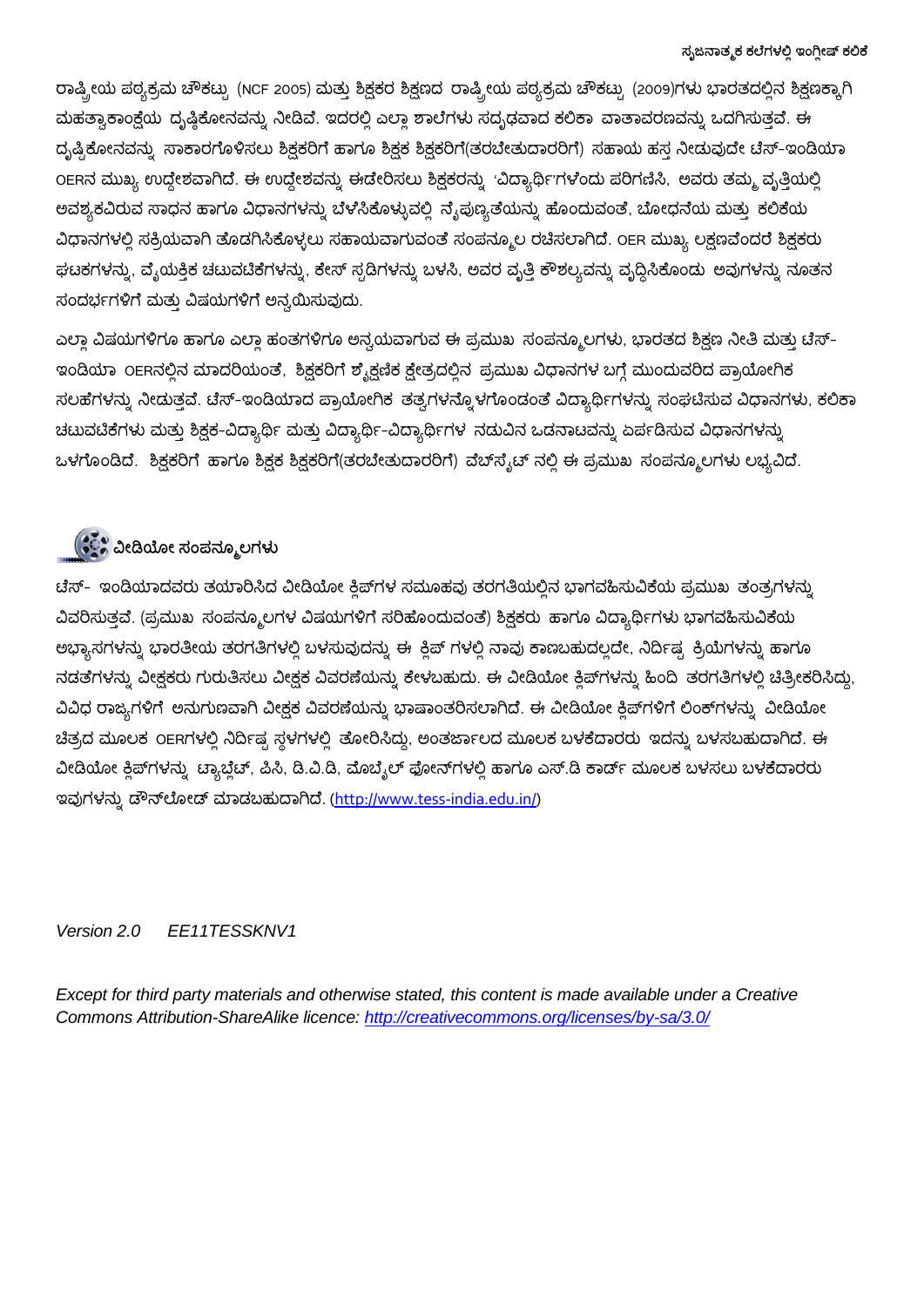## What this unit is about

This unit explores some ways to teach English through art, craft and drama.

The creative arts can make learning English fun and interesting. Students of all ages enjoy making things and being active. Incorporating English into art, craft and drama activities can motivate students to express themselves in English. In these kinds of activity you can practise and develop your own language skills along with students.

The unit suggests how your English textbook can be a resource for creative activities that can reinforce and extend language learning.

### **ಈ ಘಟಕದಲ್ಲಿಏನಿದೆ?**

ಈ ಘಟಕವು ಕಲೆ, ಕರಕುಶಲಕಾರ್ಯ ಮತ್ತು ನಾಟಕಾಭಿನಯಗಳ ಮೂಲಕ ಇಂಗ್ಲಿಷ್ ಕಲಿಸುವ ಕೆಲವು ಮಾರ್ಗಗಳನ್ನು ಅನ್ವೇಷಿಸುತ್ತದೆ. ಸ್ನಜನಾತ್ಮಕ ಕಲೆಗಳು ಇಂಗ್ಲಿಷ್ ಭಾಷೆಯನ್ನು ಸಂತಸದಾಯಕ ಮತ್ತು ಅಸಕ್ತಿದಾಯಕವನ್ನಾಗಿಸುತ್ತವೆ. ಎಲ್ಲ ವಯಸ್ಸಿನ ವಿದ್ಯಾರ್ಥಿಗಳೂ, ಏನನ್ನಾದರೂ ತಯಾರಿಸುವುದು ಮತ್ತು ಸಕ್ರಿಯವಾಗಿರುವುದನ್ನು ಆನಂದಿಸುತ್ತಾರೆ. ಕಲೆ, ಕರಕುಶಲತೆ, ಅಭಿನಯ ಚಟುವಟಿಕೆಗಳಲ್ಲಿ ಇಂಗ್ಲಿಷ್ ಅಳವಡಿಸುವುದರಿಂದ, ವಿದ್ಯಾರ್ಥಿಗಳನ್ನು ತಮ್ಮನ್ನು ತಾವು ಇಂಗ್ಲಿಷಿನಲ್ಲಿ ಅಭಿವ್ಯಕ್ತಿಸಲು ಪ್ರೇರೇಪಿಸಬಹುದು. ಈ ರೀತಿಯ ಚಟುವಟಿಕೆಗಳಲ್ಲಿ ವಿದ್ಯಾರ್ಥಿಗಳೊಂದಿಗೆ ನೀವೂ ಸಹ ನಿಮ್ಮ ಭಾಷಾ ಕೌಶಲಗಳನ್ನು ಅಭ್ಯಾಸ ಮಾಡಿ, ಅಭಿವೃದ್ಧಿಪಡಿಸಿಕೊಳ್ಳಬಹುದು.

ಈ ಘಟಕವು ನಿಮಗೆ ಭಾಷಾ ಕಲಿಕೆಯನ್ನು ಪುನರ್ಬಲನಗೊಳಿಸಿ, ವಿಸ್ತರಿಸಬಲ್ಲ ಸೃಜನಾತ್ಮಕ ಚಟುವಟಿಕೆಗಳಿಗಾಗಿ ಇಂಗ್ಲಿಷ್ ಪಠ್ಯಪುಸ್ತಕವು ಹೇಗೆ ಸಂಪನ್ಮೂಲವಾಗಬಲ್ಲದು ಎಂಬುದನ್ನು ತಿಳಿಸುತದೆ.

## What you can learn in this unit

- To use art and craft to stimulate English language learning.
- To use drama and role play to stimulate English language learning.
- To develop art, craft and drama activities from textbook lessons.

#### **ಈ ಘಟಕದಲ್ಲಿನಿೀವೆೀನ್ು ಕಲ್ಲಯಬಹುದು?**

- ಇಂಗ್ಲಿಷ್ ಭಾಷಾ ಕಲಿಕೆಯನ್ನು ಪ್ರಚೋದಿಸುವುದಕ್ಕಾಗಿ ಕಲೆ ಮತ್ತು ಕರಕುಶಲತೆಯನ್ನು ಬಳಸುವುದು.
- ಇಂಗ್ಲಿಷ್ ಭಾಷಾ ಕಲಿಕೆ ಪ್ರಚೋದಿಸಲು ನಾಟಕ, ಪಾತ್ರಾಭಿನಯಗಳನ್ನು ಬಳಸುವುದು.
- ಪಠ್ಯಪುಸ್ತಕದಲ್ಲಿರುವ ಪಾಠಗಳಿಂದ ಕಲೆ, ಕರಕುಶಲಕಾರ್ಯ ಮತ್ತು ಅಭಿನಯ ಚಟುವಟಿಕೆಗಳನ್ನು ರೂಪಿಸುವುದು.

## 1 Using art and craft to stimulate English language learning

Creative arts lessons are hands-on and active for students. Language learned and used in these sessions can be memorable. In the first case study, the teacher takes notice of how students use language generally in art and craft lessons, and decides to incorporate English into these activities.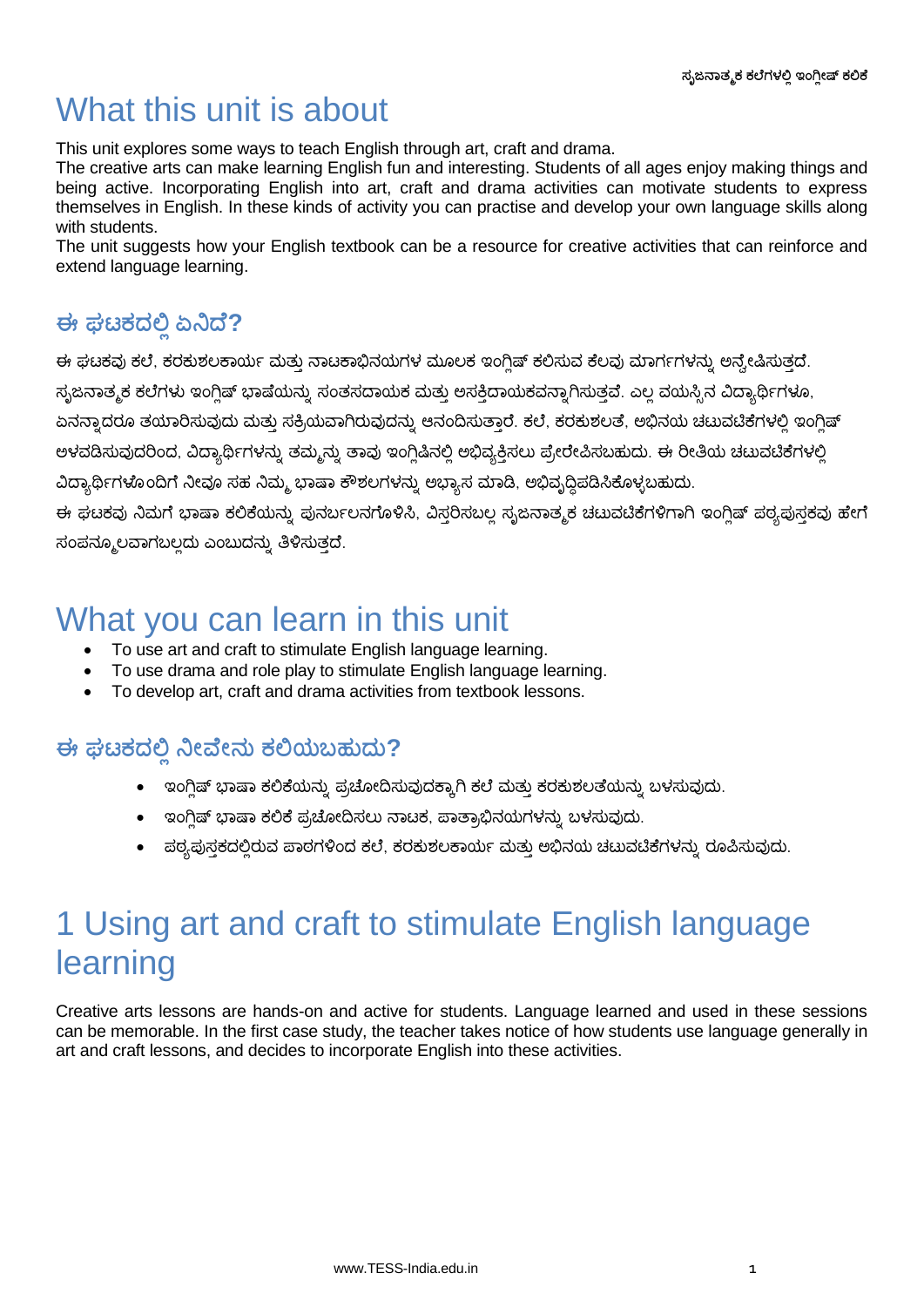

Language in art and craft lessons.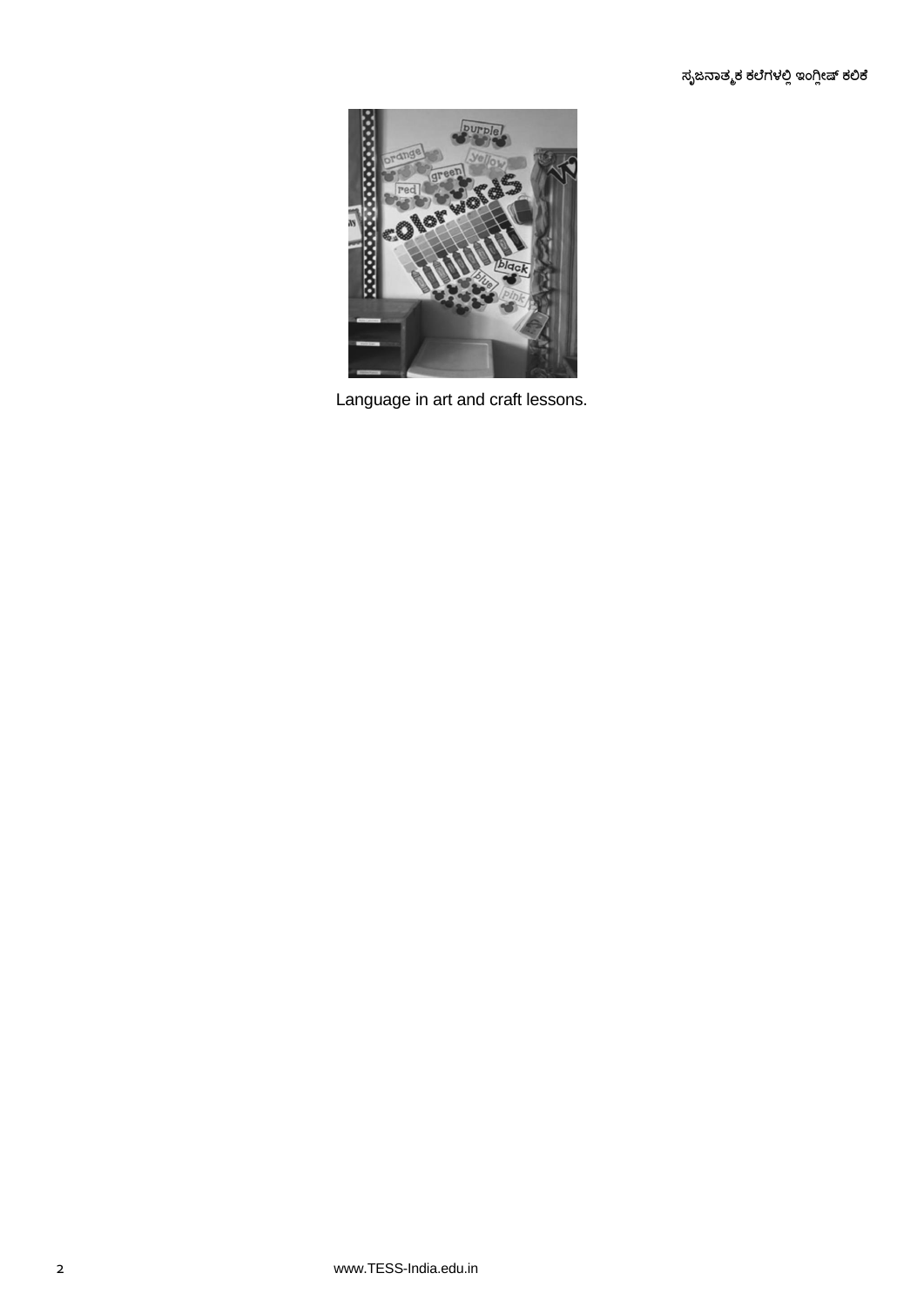### **Case Study 1: Mrs Pooja uses art to develop spoken English**

*Mrs Pooja, a new teacher in Class V, was not very confident about teaching English. During her pre-service teacher training she had done Kannada pedagogy, but had not opted for 'pedagogy of English'.* 

My assessments showed that very few students had learnt any English since Class 1. I thought back to my pre-service training, when I observed students learning Kannada during art and craft activities. I decided to try out the same strategy for English lessons.

From my English textbook, I chose a story that had many different animal characters. I had students make masks and costumes for the animals in the story.

Before the students started to create their masks and costumes, I wrote some vocabulary in English on the blackboard:

- **Art words:** 'colour', 'cut', 'paste', 'material', 'paint', 'draw', 'shape'.
- **Animals:** 'monkey', 'tiger', 'deer', 'pig', 'frog', 'fish'.
- **Adjectives:** 'old', 'young', 'small', 'big', 'bright', 'dark', 'brown', 'orange', 'black', 'green', 'striped', 'slippery', 'shiny'.

I had the students repeat the words after me, in English. I used the textbook pictures and my own gestures to make sure they understood.

As the students worked on their masks and costumes, I encouraged them to use the English words as much as possible with me and with each other. As they worked, I also used English for making suggestions, agreement or disagreement, and descriptions. For instance:

- 'Try this …'
- 'That's a good idea!'
- 'Is it hard or soft?'
- 'What colour is this?'
- 'Please give him/her the paint.'
- 'It's very beautiful!'
- 'I like it very much!'
- 'Do you like it?'
- 'Show me … Show [other student's name].'

If my students didn't understand a word or sentence in English, I would repeat what I said in Kannada. I encouraged the students to practise the English sentences with me and with each other as they made masks and costumes. It was good practise for my own English.

At the end of the art lesson I asked students to write words and sentences in their notebooks, in English, to describe their masks and costumes. For example:

- 'My mask is red and orange. It is a lion.'
- 'My costume is shiny and green. I am a crocodile.'

While correcting their notebooks, I noticed that all the students had attempted to write, including one who had been diagnosed as dyslexic.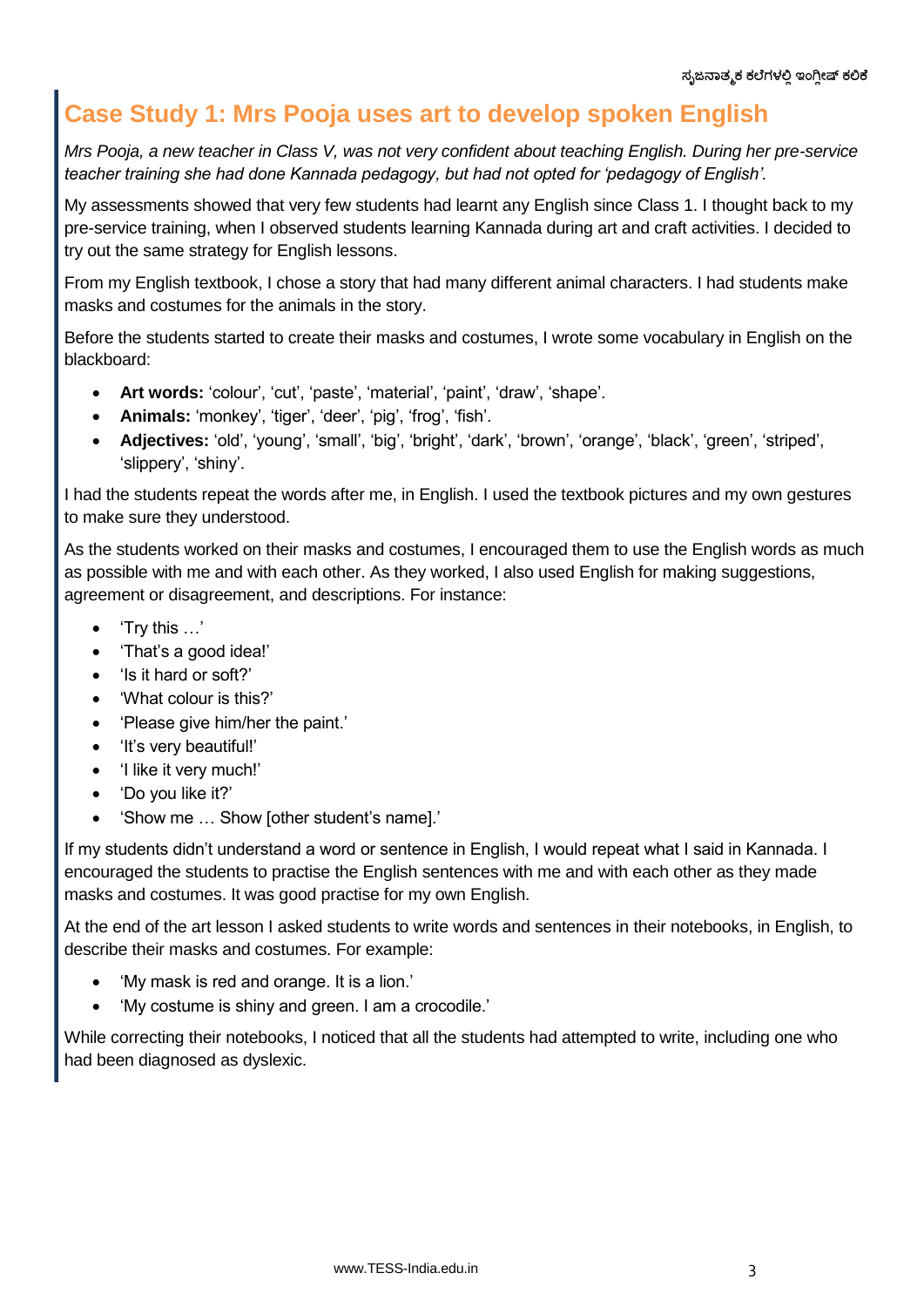

#### Pause for thought

Mrs Pooja was observant about what worked for students, and developed her practice based on her observations. Do you think Mrs Pooja had good opportunities for assessing the students' English in the art and craft lesson?

What else do you think Mrs Pooja's students could do with their masks and costumes, in terms of writing or performance?

In the art and craft lesson, how do your students talk to you and to each other? Do they ask questions, follow instructions and describe their plans and the outcomes of their work? Do they use special vocabulary? How could you use this for English language teaching?

#### **ಚಂತ್ನೆಗೆಮಂದು ಕ್ಷಣ**

ಶ್ರೀಮತಿ ಪೂಜಾ ತಮ್ಮ ವಿದ್ಯಾರ್ಥಿಗಳಿಗೆ ಯಾವುದು ಪರಿಣಾಮಕಾರಿ ಎಂಬುದನ್ನು ಸೂಕ್ಷ್ಮವಾಗಿ ಗಮನಿಸುತ್ತಿದ್ದರು. ಈ ವೀಕ್ಷಣೆಗಳ ಆಧಾರದ ಮೇಲೆ ತಮ್ಮ ರೂಢಿ, ಅಭ್ಯಾಸಗಳನ್ನು ರೂಪಿಸುತ್ತಿದ್ದರು. ಶ್ರೀಮತಿ ಪೂಜಾರವರಿಗೆ ಕಲೆ ಮತ್ತು ಕರಕುಶಲತೆ ಪಾಠಗಳಲ್ಲಿ ವಿದ್ಯಾರ್ಥಿಗಳ ಇಂಗ್ಲಿಷನ್ನು ಮೌಲ್ಯಾಂಕನ ಮಾಡಲು ಉತ್ತಮ ಅವಕಾಶಗಳಿದ್ದುವೆಂದು ನಿಮಗೆನಿಸುತದೆಯೆ?

ಶ್ರೀಮತಿ ಪೂಜಾರ ವಿದ್ಯಾರ್ಥಿಗಳು ತಮ್ಮ ಮುಖವಾಡಗಳು ಮತ್ತು ಪೋಷಾಕು (ಉಡುಪು)ಗಳೊಂದಿಗೆ, ಬರಹ ಮತ್ತು ಪ್ರದರ್ಶನ (ಅಭಿನಯ)ಗಳ ರೂಪದಲ್ಲಿ ಮತ್ತೇನನ್ನು ಮಾಡಬಹುದೆಂದು ಎನಿಸುತ್ತದೆ?

ಕಲೆ ಮತ್ತು ಕರಕುಶಲತೆ ತರಗತಿಯಲ್ಲಿ ನಿಮ್ಮ ವಿದ್ಯಾರ್ಥಿಗಳು ನಿಮ್ಮೊಂದಿಗೆ ಮತ್ತು ಪರಸ್ಪರರಲ್ಲಿ ಹೇಗೆ ಮಾತನಾಡುತ್ತಾರೆ? ಪ್ರಶ್ನೆ ಕೇಳುತ್ತಾರೆ? ಸೂಚನೆಗಳನ್ನು ಅನುಸರಿಸಿ, ಪಾಲಿಸಿ, ತಮ್ಮ ಯೋಜನೆಗಳನ್ನು, ತಮ್ಮ ಕಾರ್ಯಗಳನ್ನು ವಿವರಿಸುತ್ತಾರೆಯೇ? ವಿಶಿಷ್ಟ ಪದಗಳನ್ನು ಬಳಸುವರೇ? ಇದನ್ನು ಇಂಗ್ಲಿಷ್ ಭಾಷಾ ಬೋಧನೆಗಾಗಿ ಹೇಗೆ ಬಳಸಬಹುದು?

ಕಲೆ ಮತ್ತು ಕರಕುಶಲತೆ ತರಗತಿಗಳು ಕಲಿಕಾ ದೋಷಗಳಿರುವ ಮಕ್ಕಳೂ ಸೇರಿದಂತೆ ಎಲ್ಲ ವಿದ್ಯಾರ್ಥಿಗಳನ್ನೂ ಒಳಗೊಳ್ಳುವ ಸಾಮರ್ಥ್ಯ ಹೊಂದಿವೆ. ಘಟಕದ ಉಳಿದ ಭಾಗವು ನಿಮಗೆ ಇಂಗ್ಲಿಷ್ ಭಾಷಾ ಬೋಧನೆ ಮತ್ತು ಕಲಿಕೆಗಾಗಿ ಕಲೆ ಮತ್ತು ಕರಕುಶಲತೆಗಳ ಜೊತೆ ಬಳಸಬಹುದಾದ ಚಟುವಟಿಕೆಗಳನ್ನು ಒದಗಿಸುತ್ತದೆ.

Art and craft lessons have the potential to include all students, including those with learning disabilities. The rest of the unit gives you activities to use with art and craft for teaching and learning English language.

See Resource 1, 'Using questioning to promote thinking' to learn more about the value of discussion and interaction in lessons.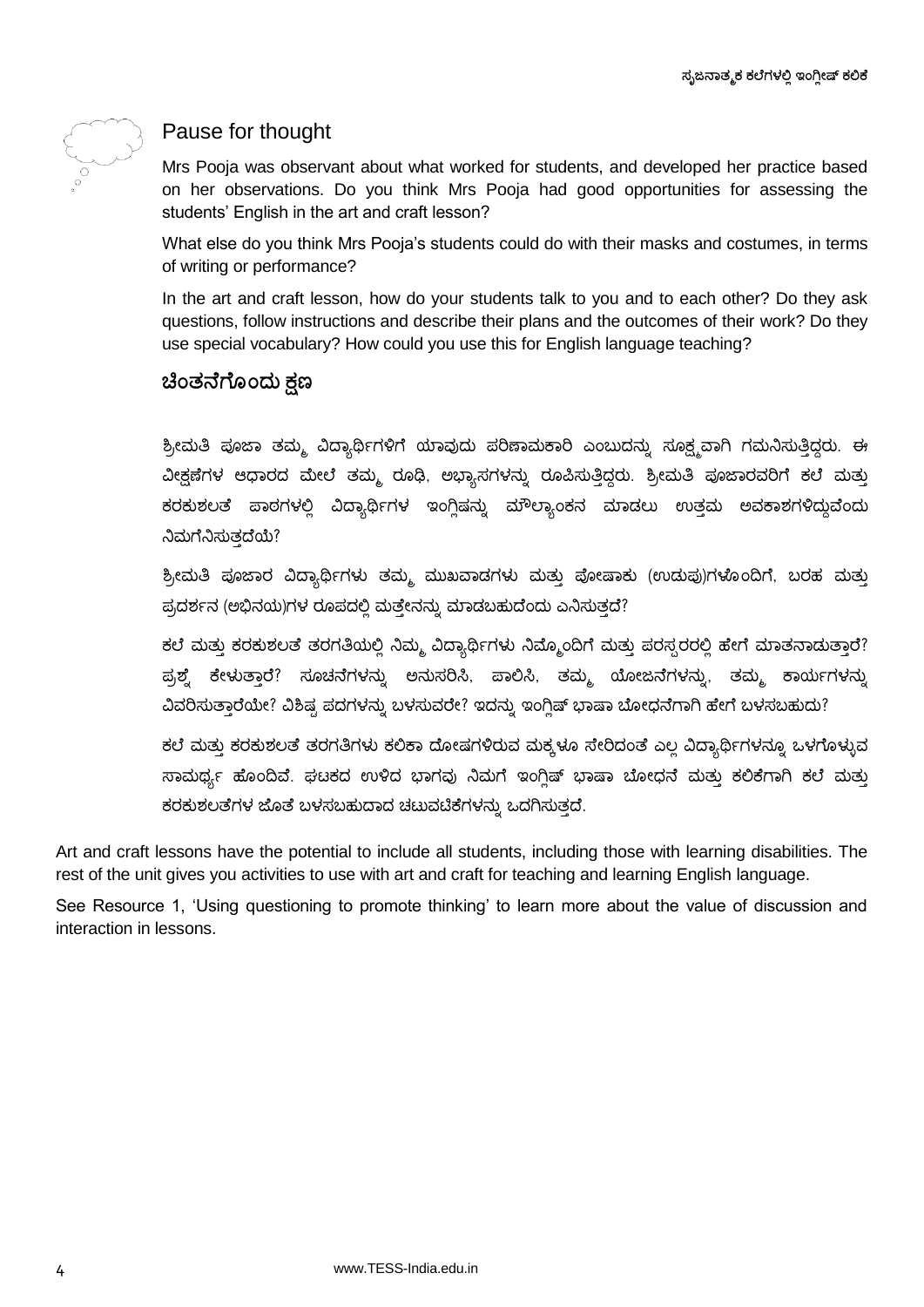### **Activity 1: Your textbook, art and craft − a planning activity**

Choose a lesson from your English textbook – this might be a story, a poem or a description. With other teachers, write down your ideas for art or craft activities that could be included in this lesson. You can ask the art, craft or drama teacher for advice. Some ideas might include:

- making puppets, masks or costumes for characters
- drawing or painting scenes or characters
- creating clay models or constructions of buildings or environments
- making props from recycled materials to act out the story
- painting a large picture for scenery or a mural
- creating a collage
- weaving.

Now choose one of these art or craft forms to extend the English lesson.

Think of English words and phrases to use with students for the activity. These might include:

- art and task-specific language, for example 'cut', 'paste', 'paper', 'paint', 'draw', 'clay' …
- descriptive language, for example 'bright', 'dark', 'red', 'blue', 'beautiful' …
- instructional language and directions, for example 'watch', 'look', 'first', 'next', 'now you need to', 'slowly', 'carefully' …
- evaluative comments, for example 'Do you like it?', 'What do you think?', 'Is it nice?' …

Write down the English words that you will use in the lesson. Practise these words and sentences.

Write down the English words you want your students to use in the lesson.

Discuss your ideas with fellow teachers or your head teacher.

In Activity 2, you will implement the lesson you have planned.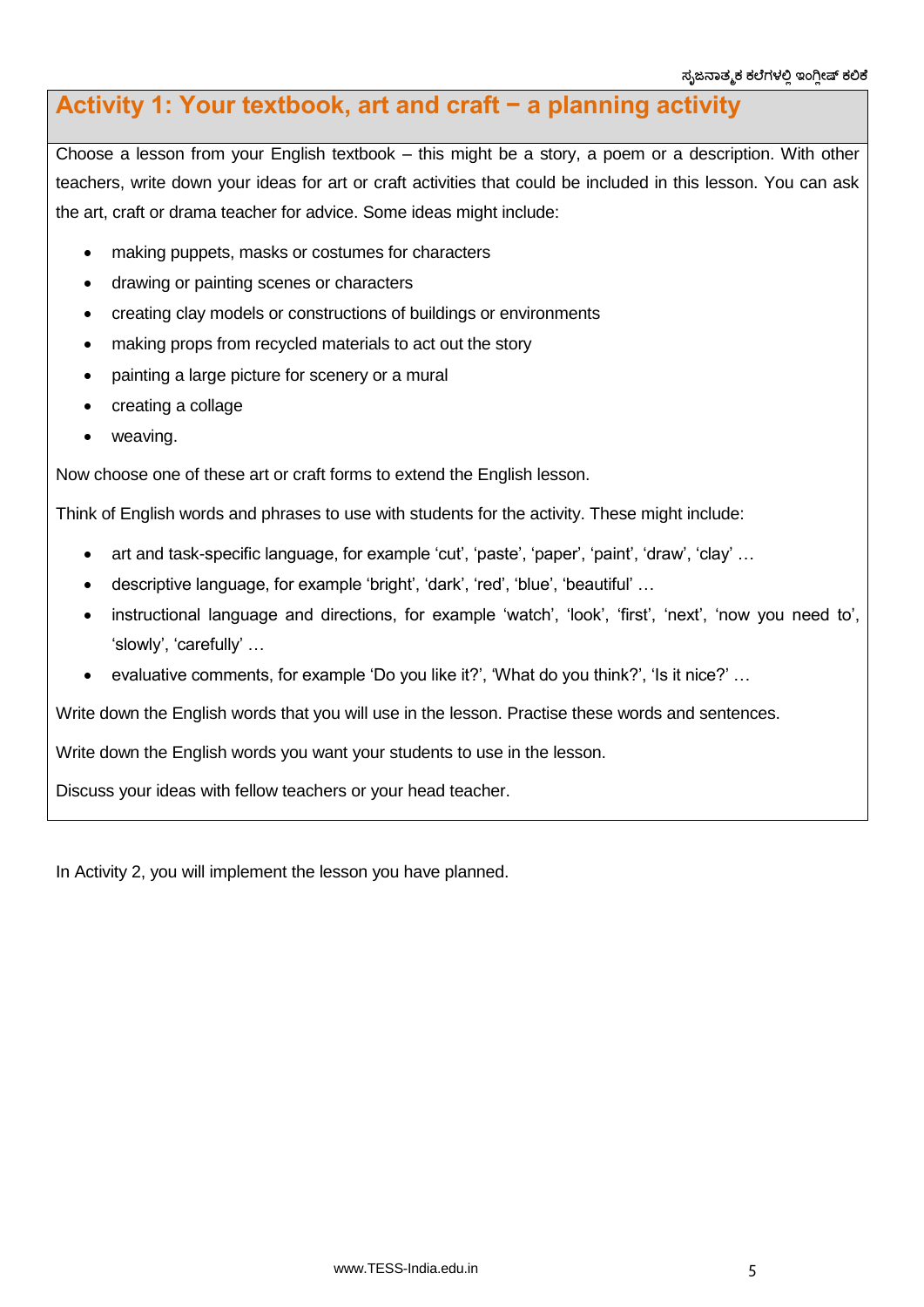### **Activity 2: Using English in the art or craft lesson**

Let students know you expect them to use English in the art or craft activity. Label materials and tools in English. Teach students simple sentences to use while working in groups, such as:

- 'Please give me \_\_\_\_\_\_?'
- 'Will you please pass the \_\_\_\_\_\_?'
- 'May I take \_\_\_\_\_\_?'

Give and repeat instructions in English. Like the teacher in Case Study 1, model the English you want students to use. Use English to describe, praise and ask questions. As students work, move around the classroom to monitor and support the English they are using.

You can assess students' attempts to use English. Use a simple checklist as suggested in Table 1.

*Table 1 Checklist for students' English use.* 

| <b>Student's name</b> | <b>Uses</b><br><b>English</b><br>frequently | <b>Uses</b><br><b>English</b><br>occasionally | Yet to attempt<br>using English |
|-----------------------|---------------------------------------------|-----------------------------------------------|---------------------------------|
|                       |                                             |                                               |                                 |
|                       |                                             |                                               |                                 |
|                       |                                             |                                               |                                 |
|                       |                                             |                                               |                                 |
|                       |                                             |                                               |                                 |

Encourage students to use the English they learn in the art or craft lesson. This will boost their confidence to use English for different purposes.

## 2 Art, talk and writing

Now try these activities for yourself.

ಈಗ, ಕೆಳಗಿನ ಚಟುವಟಿಕೆಗಳನ್ನು ಪ್ರಯತ್ನಿಸಿ.

#### **Activity 3: Art, talk and writing**

Art can stimulate language learning and language practice. Look at these two paintings made by Class VI students. The teacher asked students to describe their paintings. The teacher transcribed these descriptions into Kannada and English, and created bilingual reading passages to go with the pictures. Students practised reading the passages in the language lesson.

ಕಲೆಯು ಭಾಷಾ ಕಲಿಕೆ ಮತ್ತು ಭಾಷಾ ಅಭ್ಯಾಸವನ್ನು ಪ್ರಚೋದಿಸಬಹುದು. ಆರನೆಯ ತರಗತಿ ವಿದ್ಯಾರ್ಥಿಗಳು ಮಾಡಿರುವ ವರ್ಣಚಿತ್ರಗಳನ್ನು ನೋಡಿ, ಶಿಕ್ಷಕರು ವಿದ್ಯಾರ್ಥಿಗಳನ್ನು ಈ ವರ್ಣಚಿತ್ರಗಳನ್ನು ವರ್ಣಿಸುವಂತೆ ಹೇಳುವರು. ಶಿಕ್ಷಕರು ವರ್ಣನೆಗಳನ್ನು ಕನ್ನಡ ಮತ್ತು ಇಂಗ್ಲಿಷ್ ಭಾಷೆಗಳಲ್ಲಿ ಯಥಾವತ್ತಾಗಿ ಬರೆದುಕೊಂಡು, ಚಿತ್ರಗಳ ಜೊತೆಗೆ ಹೊಂದುವಂತೆ ದ್ವಿಭಾಷಾ ಓದುವ ಸಾಮಗ್ರಿ ರಚಿಸುವರು. ಭಾಷಾ ಪಾಠದ ಅವಧಿಯಲ್ಲಿ ವಿದ್ಯಾರ್ಥಿಗಳು ಈ ಪಠ್ಯಭಾಗ ಓದುವುದನ್ನು ಅಭ್ಯಾಸ ಮಾಡಿದರು.

The teacher then created the following reading and writing activity, using the transcribed descriptions. Try it out yourself.

Look at the painting [Figure 1].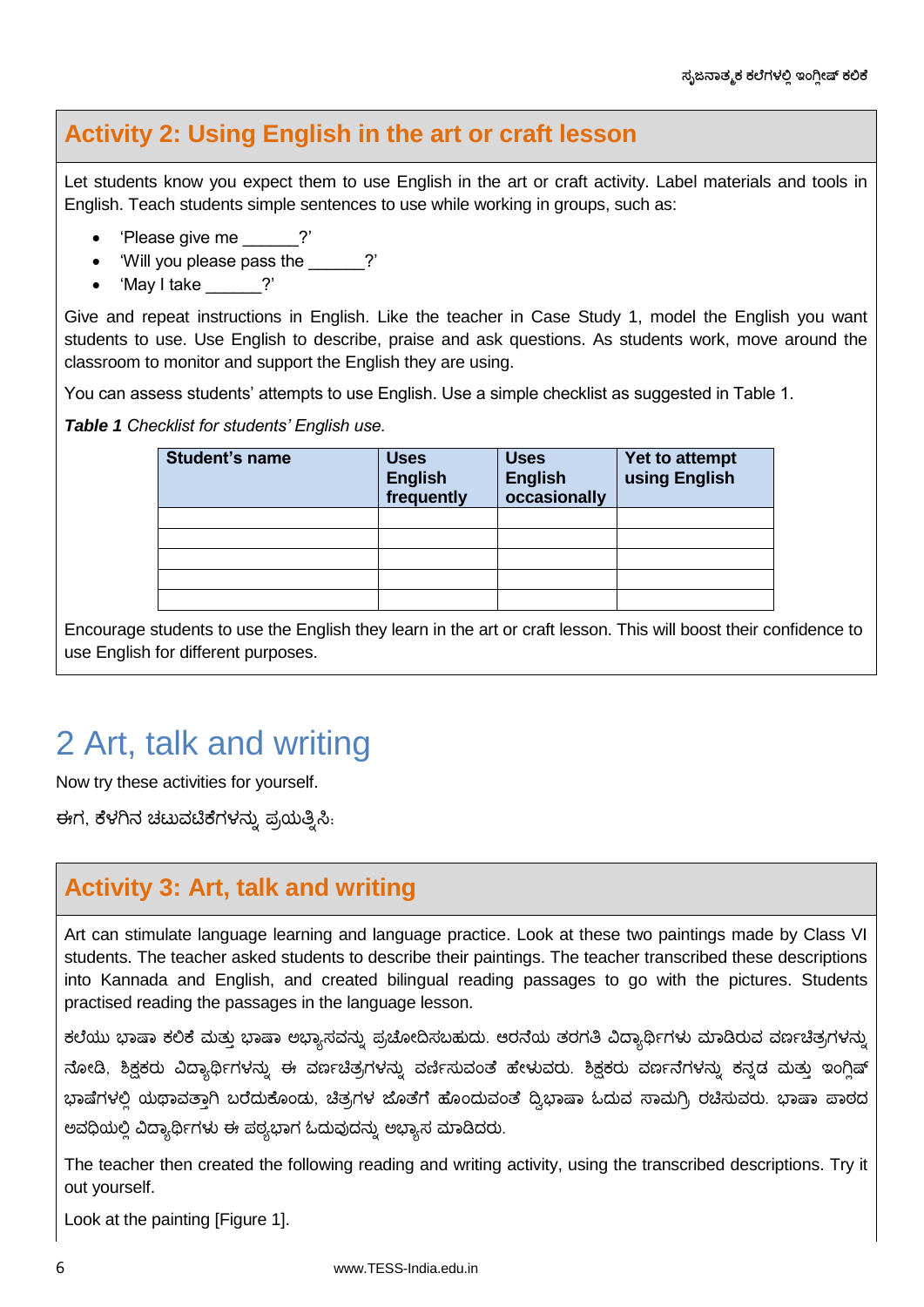**ಸೃಜನತ್ಮಕ ಕಲೆಗಳಲ್ಲಿಇಂಗ್ಿೀಷ್ ಕಲ್ಲಕೆ**



**Figure 1** A painting by a Class VI student.

Fill in the blanks in the passage given below with the words in the box.

|                                                     |                                                                                                         |                                                  | On the right side <u>second a mannic standing near</u> a big bin. On the second the there is a woman. |  |
|-----------------------------------------------------|---------------------------------------------------------------------------------------------------------|--------------------------------------------------|-------------------------------------------------------------------------------------------------------|--|
|                                                     | She _______________ doing some work. There are children playing ______________ their parents. The house |                                                  |                                                                                                       |  |
|                                                     | it belongs to this family. By the river <u>entimely</u> many trees. The sky electronic and              |                                                  |                                                                                                       |  |
| the trees $\frac{\qquad \qquad }{\qquad \qquad }$ . |                                                                                                         |                                                  |                                                                                                       |  |
| seems to be                                         | left side                                                                                               | looks like                                       | there is                                                                                              |  |
| is blue                                             | are green                                                                                               | near                                             | there are                                                                                             |  |
|                                                     | Now look at a second painting [Figure 2].                                                               |                                                  |                                                                                                       |  |
|                                                     |                                                                                                         |                                                  |                                                                                                       |  |
|                                                     |                                                                                                         |                                                  |                                                                                                       |  |
|                                                     |                                                                                                         |                                                  |                                                                                                       |  |
|                                                     |                                                                                                         | Figure 2 Another painting by a Class VI student. |                                                                                                       |  |
|                                                     | Write a short passage about the picture in English and read the passage aloud.                          |                                                  |                                                                                                       |  |

Now choose some words and phrases in the passage to leave out and mark these on your writing.

How would you adapt this activity for younger or older classes?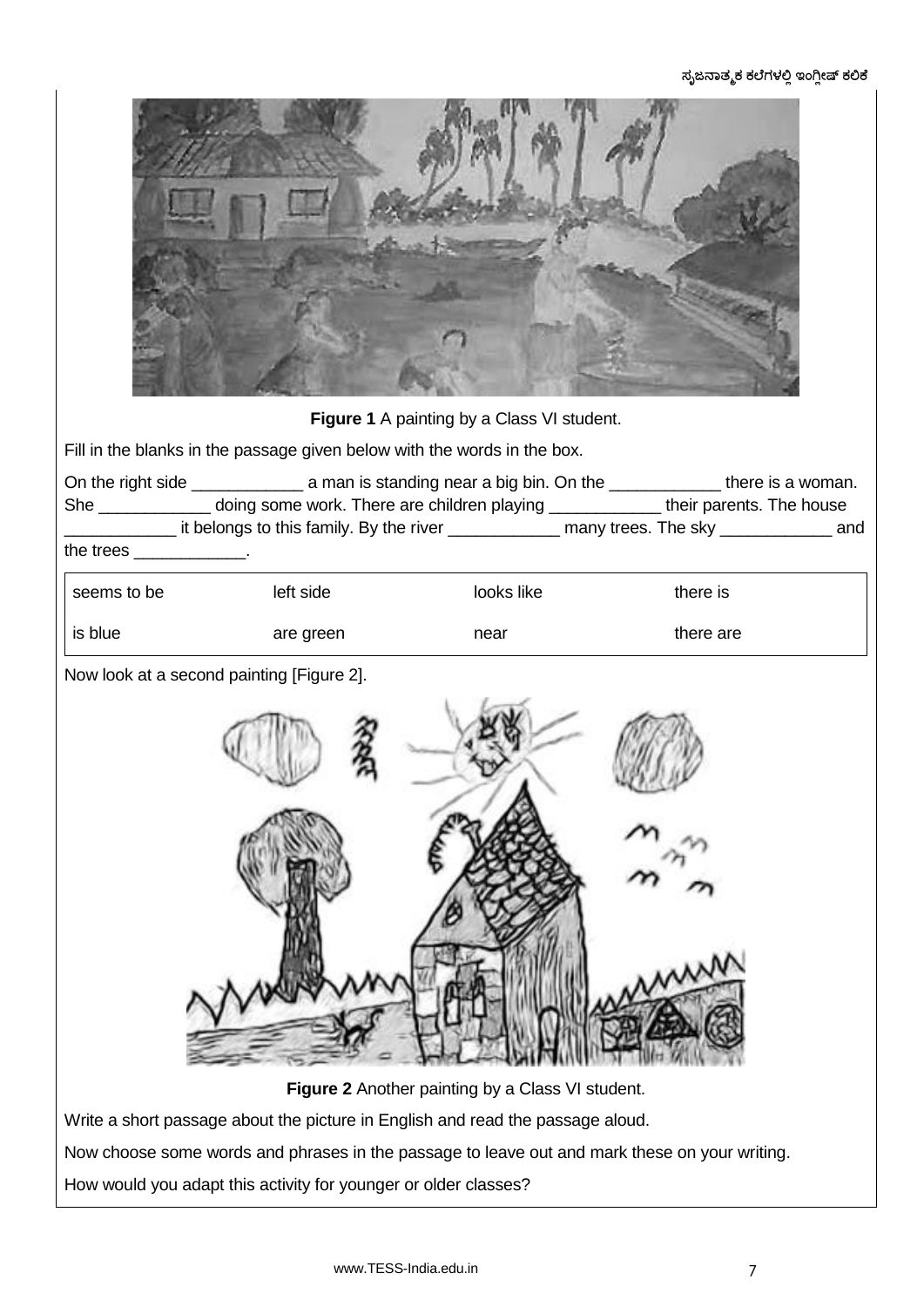#### **Activity 4: Art, talk and writing − a planning activity**

Using the previous activity as a guide, develop an exercise using paintings made by students that will help their English language skills. If you don't have paintings from your students you can use pictures from magazines, newspapers or catalogues.

List the steps you would need to take to implement this activity.

Would you do it over one lesson or two lessons?

Now carry out the activity with your students. Did they enjoy it? Did all the students participate? Did you notice any students who did not participate?

This type of art activity encourages students to talk and write in English. Such activities can also help students to talk and write about bullying among students and societal biases, in a non-threatening manner. For example, a teacher can use students' drawings largely depicting women in the kitchen and men reading newspapers to get them to think about gender stereotypes.

## 3 Using drama and role play to stimulate English language learning

Drama activities also encourage students to speak and practise English. Dramatisation of the language textbook lesson is a very good method for teaching English. You may be hesitant, because you may not have any training in drama or theatre. But you do not need to be an expert in order to use drama in the classroom, as the next case study will show you.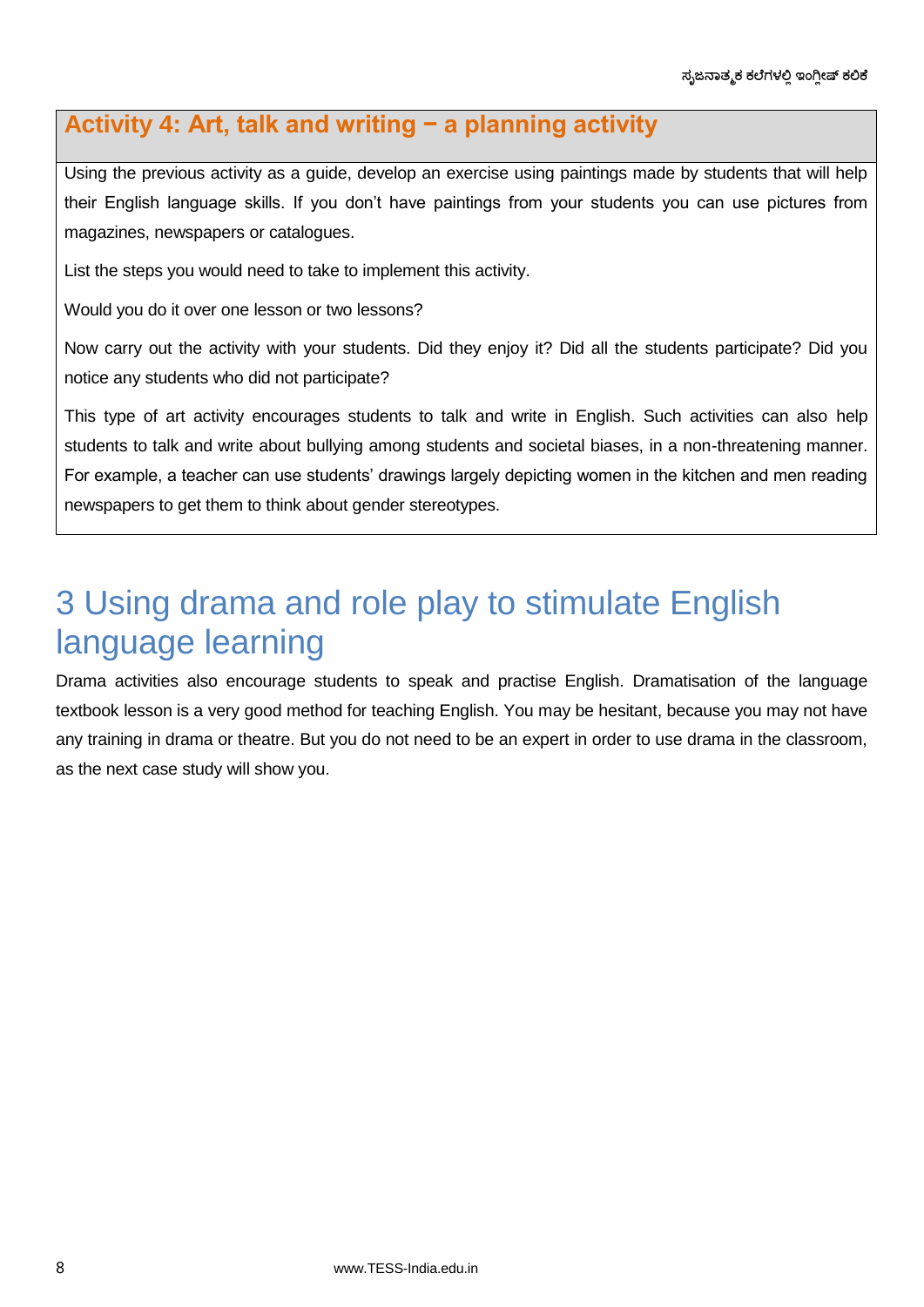### **Case Study 2: Ms Shalini makes drama from the textbook**

*Ms Shalini is a Class IV teacher.*

I chose a short and simple lesson about a boy who boasts to his friends, one after another, about how far he can shoot his arrow. I chose it because it had characters and ready-made dialogue, and the students knew it well.

First I told the story in English, focusing on words that the students already knew such as 'friend', 'laughing', 'mine', 'lucky' and 'quietly'. I encouraged students to join in with me as I told the story.

Then I told the students that they would do a play based on the story. The students were very excited because they had not done a play before.

I explained that there would be a part for each student. I had created some new characters: more friends for the boy, a king and a queen. I asked students for their ideas, and they suggested new characters such as a doctor, a teacher, a princess, a movie star and a monster.

I had pairs of students improvise dialogues for their parts, using as much English as they could. The students tried out different words and phrases. I was surprised to hear them using English that had not been taught to them in the classroom. For instance, one pair of students developed this dialogue from the characters in the story:

- 'That is very bad! Such a small way!'
- 'No! Look! Watch me, I will do better!'

Some students were less confident in developing dialogues in English. I discussed with them, in Kannada and in English, different ways to express their ideas in English.

When the students had practised their dialogues and were happy with them, I had everyone practise their lines, speaking with more expression and gestures. I did not insist on perfect pronunciation. As the students practised, I was able to observe their English usage and confidence. I had time to make notes on their progress.

Because the class was large, I decided to have two groups so that one group could be the audience for the other and vice versa. This was good for their listening skills.



Video: Using pair work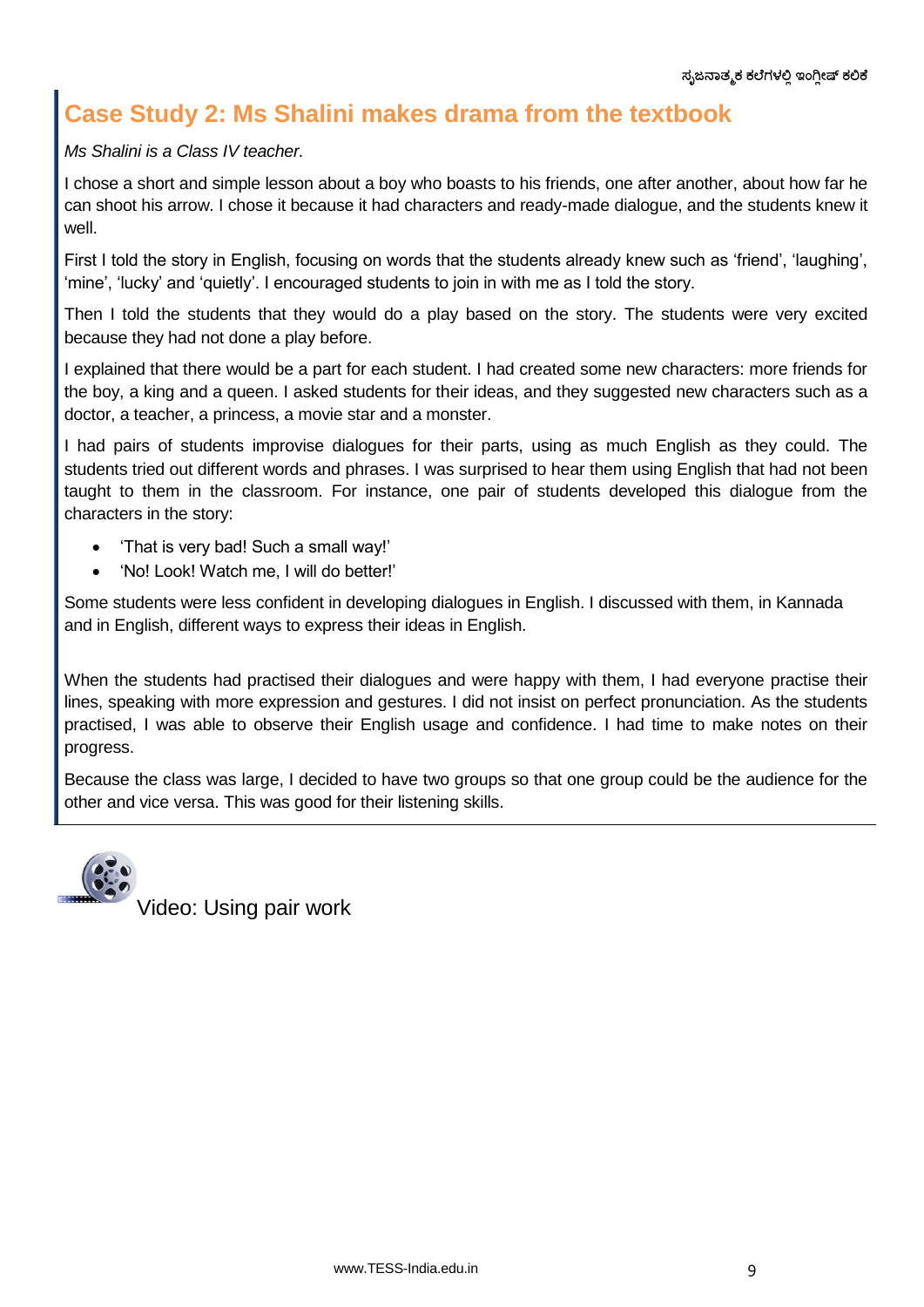### **Activity 5: Convert a chapter to dialogue – a planning activity**

From your textbook, select a chapter that has characters and that you could change into dialogue. Maybe you can find a chapter that already contains dialogue and characters.

Plan your lesson and use these questions to help you:

- How many characters are there in the chapter?
- Do you need to create more characters so that all students can have a part?
- How could you involve students in creating more characters?
- Do you need to rewrite any of the chapter to change it into a dialogue form?
- How could you involve students in developing the dialogues?
- What words or phrases do you think are difficult to comprehend and pronounce? How will you and your students practise these?
- How will you organise the class to enable all students to take part?

Talk with colleagues about how you could implement your plan.

'Drama' does not mean a perfect theatrical performance. In the language lesson, drama allows students and teachers to develop conversations, make dialogues and practise them by becoming familiar with the roles and using vocabulary that is appropriate.

Students can develop English through role play, encouraged and modelled by you. In role play, you encourage students to use English in imaginary but still familiar situations. The next case study demonstrates this.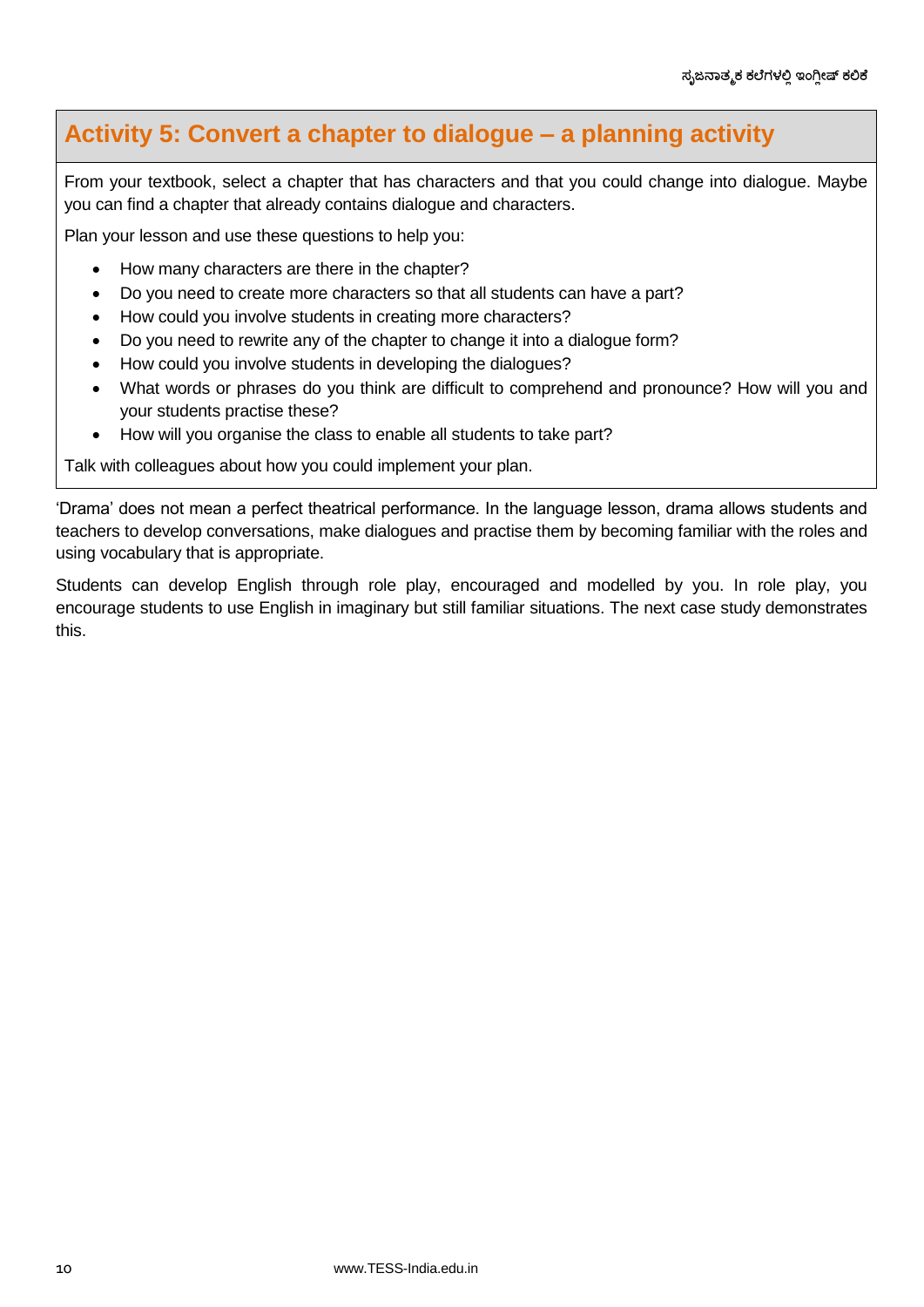### **Case Study 3: Ms Sapna introduces role play**

*Ms Sapna is a Class IV teacher. Students start to learn English in Class I, but when they get to Sapna's class they generally cannot speak any English.* 

I wanted to develop a fun activity for students to practise English with each other. In each of the four corners of my classroom I put a small desk. On each desk I put a sign, in English:

- Doctor's Office
- Garage
- Ticket Office
- **School**

I asked the students: What happens in these places? Who works here? What do they say? Do they say anything in English? Do they write anything in English? They had lots of ideas from their life experiences, since many people in our community use English for work.

I demonstrated how I wanted students to use these areas. I became 'Doctor Sapna'. I sat at the desk and told students to wait for their appointment. I called one student to the desk. I asked him: 'Are you sick? What is your problem? I will give you some medicine. You must take it three times a day.' The student had to try to answer me as much as possible in English.

I put students into four groups, one for each role play area. I put one student in charge of each area, with the responsibility to make sure that everyone got a turn to speak and take the lead role.

To start, I asked for volunteers to lead the role play in each area. I encouraged the others to imitate them.

I helped each group, and monitored the activity. The 'school' area was very amusing to observe, since the students were pretending to be me! I recorded students on my mobile phone and played their words back to them, so they could hear themselves using English.

### **Activity 6: Role play – a planning activity**

Set up a role play area in your classroom. You could use the examples in Case Study 3, or it could be a fruit shop, health clinic or bus station. Decide on the English words or sentences you want students to learn to use in these situations.

Talk to your students about these places. What do people say to each other in them? Model the language you want the students to use. It is a good idea to write these key words and phrases on the board or on a poster. For younger students you could draw a picture next to the word to help them learn the words.

Then ask your students to act in the situation. As you observe students in these areas, notice if there are students who are better English speakers. Are they helping the students who are less confident?

You can also evaluate students who show they understand but do not yet speak by nodding their head, following an instruction, or by giving one-word answers of 'yes' or 'no'. If you have a mobile phone, record the students and play back the video to them.

### 4 Summary

We hope you have enjoyed this unit, and that it has given you some ideas and confidence to integrate art, craft and drama from the English textbook.

Why not plan some imaginative and interesting activities where you can practise English together with your students? When students learn English through art, craft and drama you can have them present or perform their work to the school or to parents.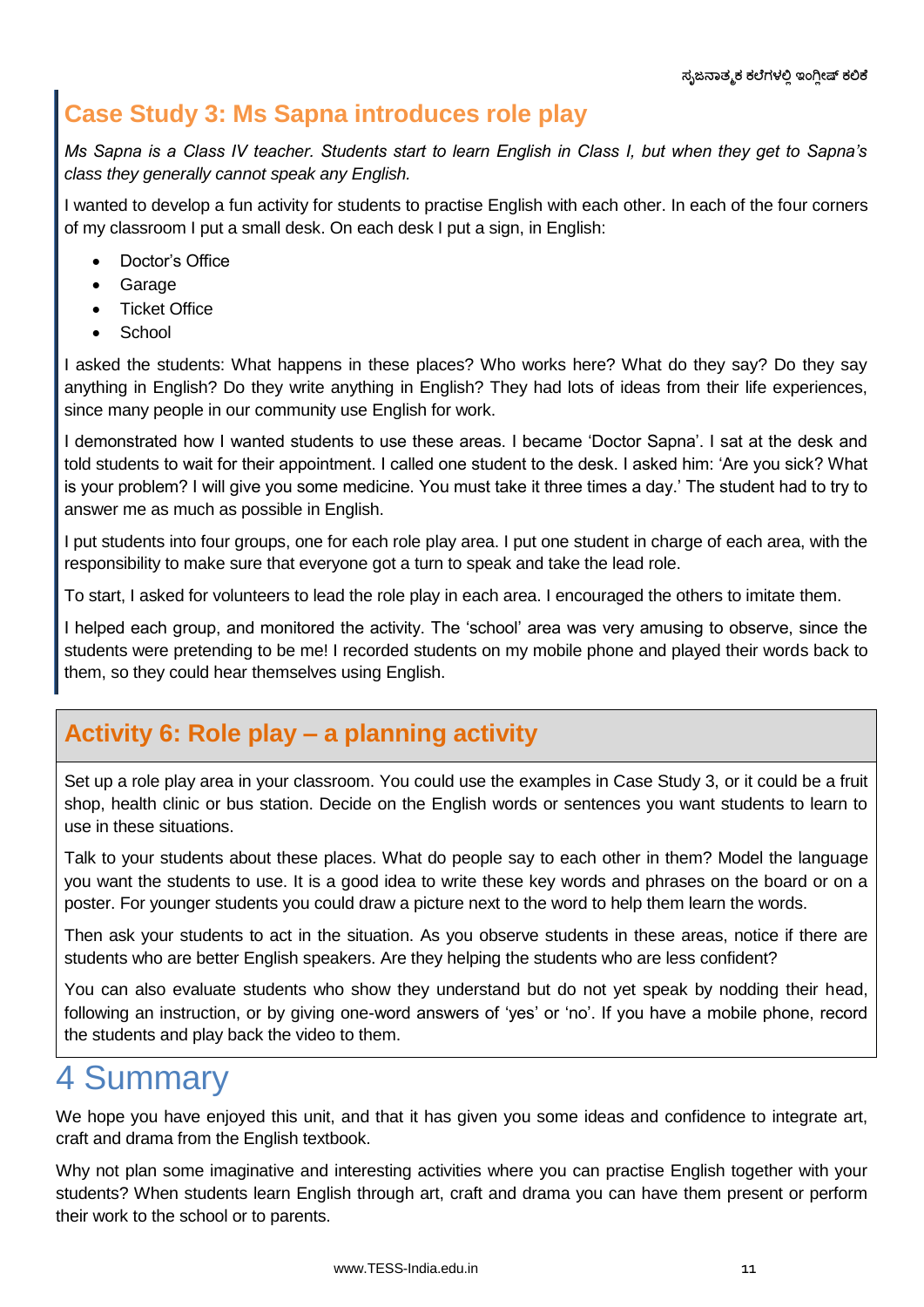#### **4. ಸರಂಶ**

ಈ ಘಟಕ ನಿಮಗೆ ಆನಂದ ಉಂಟುಮಾಡಿದೆ ಎಂದು ಆಶಿಸುತ್ತೇವೆ. ಜೊತೆಗೆ ಕಲೆ, ಕರಕುಶಲತೆ ಮತ್ತು ನಾಟಕಾಭಿನಯಗಳನ್ನು ಇಂಗ್ಲಿಷ್ ಪಠ್ಯಪುಸ್ತಕದೊಂದಿಗೆ ಸಮನ್ವಯಗೊಳಿಸಲು ಆತ್ಮವಿಶ್ವಾಸವನ್ನೂ, ವಿಚಾರಗಳನ್ನೂ ನೀಡಿರಬಹುದಲ್ಲವೆ?

ನೀವು ನಿಮ್ಮ ವಿದ್ಯಾರ್ಥಿಗಳೊಂದಿಗೆ ಒಟ್ಟಾಗಿ ಸೇರಿ ಇಂಗ್ಲಿಷ್ ಅಭ್ಯಾಸ ಮಾಡಲು ಕೆಲವು ಕಲ್ಪನಾತ್ಮಕ ಮತ್ತು ಆಸಕ್ತಿಯುತ ಚಟುವಟಿಕೆಗಳನ್ನು ಏಕೆ ಯೋಜಿಸಬಾರದು? ವಿದ್ಯಾರ್ಥಿಗಳು ಕಲೆ, ಕರಕುಶಲತೆ ಮತ್ತು ನಾಟಕಾಭಿನಯಗಳ ಮೂಲಕ ಇಂಗ್ಲಿಷ್ ಕಲಿತಾಗ ಅವರು ತಮ್ಮ ಕಾರ್ಯವನ್ನು ಶಾಲೆಯಲ್ಲಾಗಲಿ, ಪೋಷಕರ ಮುಂದಾಗಲಿ ಪ್ರದರ್ಶಿಸಬಹುದು.

Other Elementary English teacher development units on this topic are:

- *Using the textbook creatively*
- *Songs, rhymes and word play*
- *Planning around a text*
- *English and subject content integration*
- *Community resources for English.*

### Resources

### Resource 1: Using questioning to promote thinking

Teachers question their students all the time; questions mean that teachers can help their students to learn, and learn more. On average, a teacher spends one-third of their time questioning students in one study (Hastings, 2003). Of the questions posed, 60 per cent recalled facts and 20 per cent were procedural (Hattie, 2012), with most answers being either right or wrong. But does simply asking questions that are either right or wrong promote learning?

There are many different types of questions that students can be asked. The responses and outcomes that the teacher wants dictates the type of question that the teacher should utilise. Teachers generally ask students questions in order to:

- guide students toward understanding when a new topic or material is introduced
- push students to do a greater share of their thinking
- remediate an error
- stretch students
- check for understanding.

Questioning is generally used to find out what students know, so it is important in assessing their progress. Questions can also be used to inspire, extend students' thinking skills and develop enquiring minds. They can be divided into two broad categories:

- **Lower-order questions**, which involve the recall of facts and knowledge previously taught, often involving closed questions (a yes or no answer).
- **Higher-order questions**, which require more thinking. They may ask the students to put together information previously learnt to form an answer or to support an argument in a logical manner. Higherorder questions are often more open-ended.

Open-ended questions encourage students to think beyond textbook-based, literal answers, thus eliciting a range of responses. They also help the teacher to assess the students' understanding of content.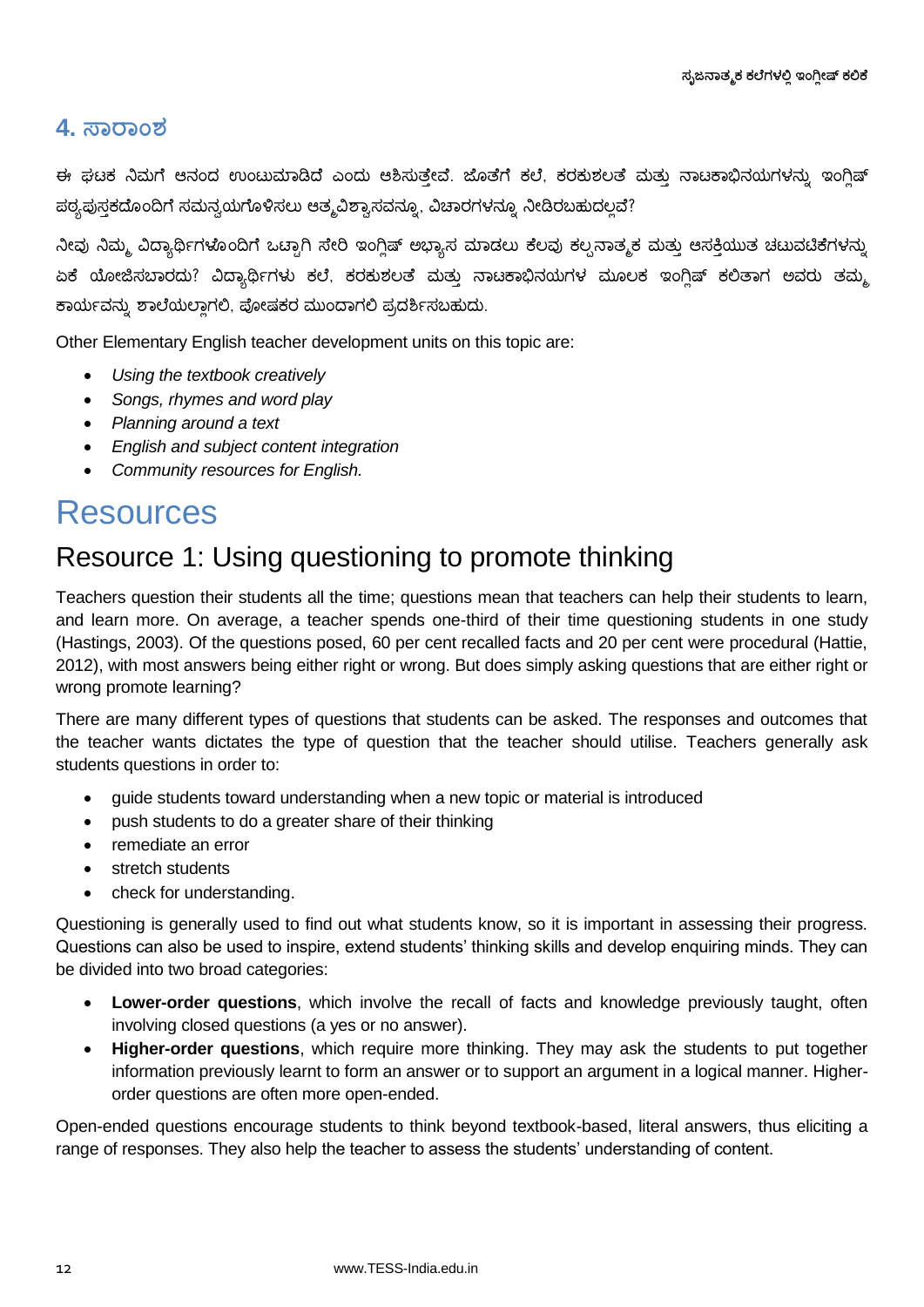#### Encouraging students to respond

Many teachers allow less than one second before requiring a response to a question and therefore often answer the question themselves or rephrase the question (Hastings, 2003). The students only have time to react – they do not have time to think! If you wait for a few seconds before expecting answers, the students will have time to think. This has a positive effect on students' achievement. By waiting after posing a question, there is an increase in:

- the length of students' responses
- the number of students offering responses
- the frequency of students' questions
- the number of responses from less capable students
- positive interactions between students.

#### Your response matters

The more positively you receive all answers that are given, the more students will continue to think and try. There are many ways to ensure that wrong answers and misconceptions are corrected, and if one student has the wrong idea, you can be sure that many more have as well. You could try the following:

- Pick out the parts of the answers that are correct and ask the student in a supportive way to think a bit more about their answer. This encourages more active participation and helps your students to learn from their mistakes. The following comment shows how you might respond to an incorrect answer in a supportive way: 'You were right about evaporation forming clouds, but I think we need to explore a bit more about what you said about rain. Can anyone else offer some ideas?'
- Write on the blackboard all the answers that the students give, and then ask the students to think about them all. What answers do they think are right? What might have led to another answer being given? This gives you an opportunity to understand the way that your students are thinking and also gives your students an unthreatening way to correct any misconceptions that they may have.

Value all responses by listening carefully and asking the student to explain further. If you ask for further explanation for all answers, right or wrong, students will often correct any mistakes for themselves, you will develop a thinking classroom and you will really know what learning your students have done and how to proceed. If wrong answers result in humiliation or punishment, then your students will stop trying for fear of further embarrassment or ridicule.

#### Improving the quality of responses

It is important that you try to adopt a sequence of questioning that doesn't end with the right answer. Right answers should be rewarded with follow-up questions that extend the knowledge and provide students with an opportunity to engage with the teacher. You can do this by asking for:

- a*how* or a *why*
- another way to answer
- a better word
- evidence to substantiate an answer
- integration of a related skill
- application of the same skill or logic in a new setting.

Helping students to think more deeply about (and therefore improve the quality of) their answer is a crucial part of your role. The following skills will help students achieve more:

 **Prompting**requires appropriate hints to be given – ones that help students develop and improve their answers. You might first choose to say what is right in the answer and then offer information, further questions and other clues. ('So what would happen if you added a weight to the end of your paper aeroplane?')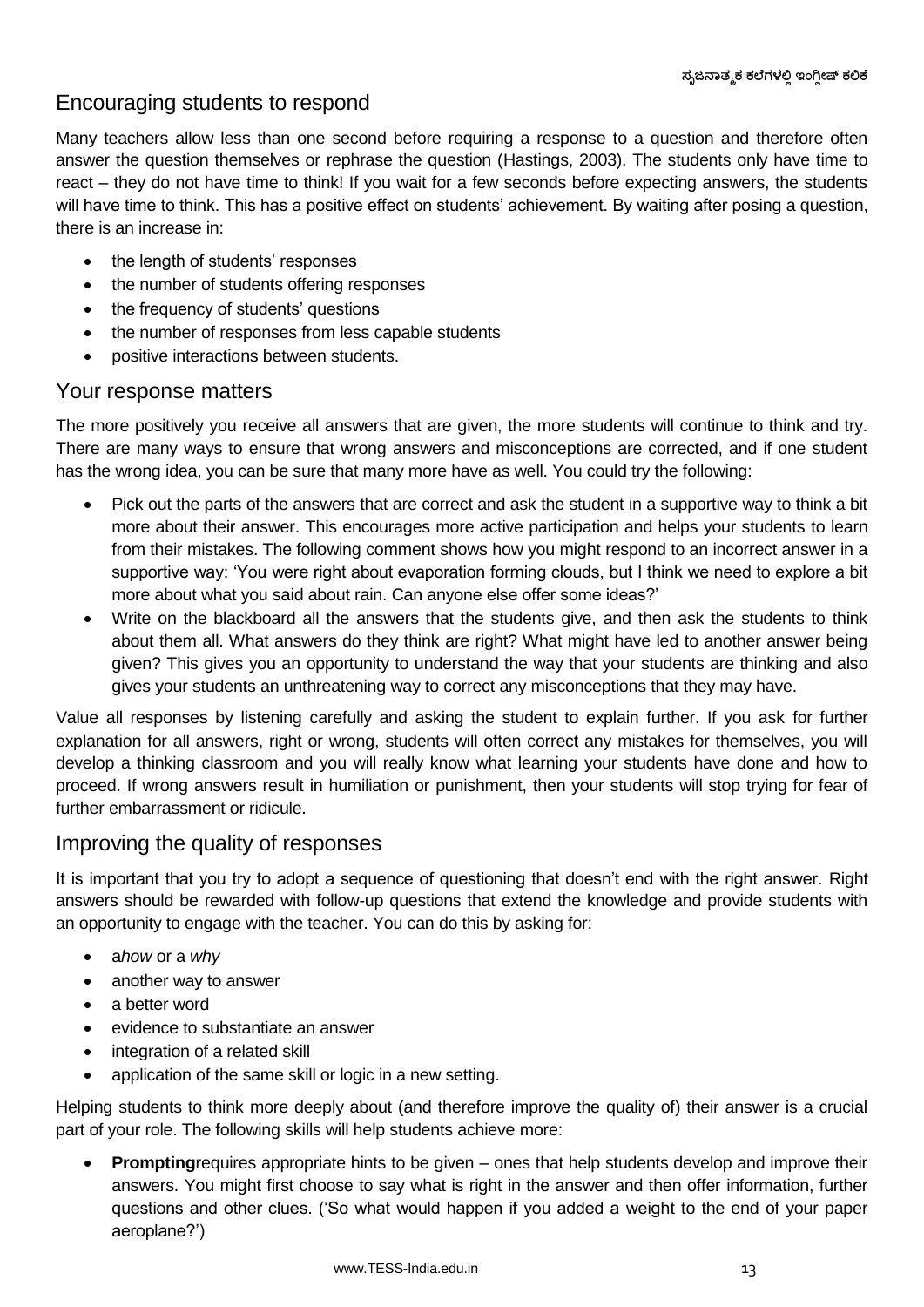- **Probing** is about trying to find out more, helping students to clarify what they are trying to say to improve a disorganised answer or one that is partly right. ('So what more can you tell me about how this fits together?')
- **Refocusing** is about building on correct answers to link students' knowledge to the knowledge that they have previously learnt. This broadens their understanding. ('What you have said is correct, but how does it link with what we were looking at last week in our local environment topic?')
- **Sequencing** questions means asking questions in an order designed to extend thinking. Questions should lead students to summarise, compare, explain or analyse. Prepare questions that stretch students, but do not challenge them so far that they lose the meaning of the questions. ('Explain how you overcame your earlier problem. What difference did that make? What do you think you need to tackle next?')
- **Listening** enables you to not just look for the answer you are expecting, but to alert you to unusual or innovative answers that you may not have expected. It also shows that you value the students' thinking and therefore they are more likely to give thoughtful responses. Such answers could highlight misconceptions that need correcting, or they may show a new approach that you had not considered. ('I hadn't thought of that. Tell me more about why you think that way.')

As a teacher, you need to ask questions that inspire and challenge if you are to generate interesting and inventive answers from your students. You need to give them time to think and you will be amazed how much your students know and how well you can help them progress their learning.

Remember, questioning is not about what the teacher knows, but about what the students know. It is important to remember that you should never answer your own questions! After all, if the students know you will give them the answers after a few seconds of silence, what is their incentive to answer?

## Additional resources

Teachers of India classroom resources:<http://www.teachersofindia.org/en>

## References/bibliography

Amritavalli, R. (2007) *English in Deprived Circumstances: Maximising Learner Autonomy*. Department of Linguistics, The English and Foreign Languages University, University Publishing Online: Foundation Books.

Cummins, J. (undated) 'BICS and CALP' (online), Jim Cummins' Second Language Learning and Literacy Development Web. Available from:<http://iteachilearn.org/cummins/bicscalp.html> (accessed 2 July 2014).

Cummins, J. (2000) *Language, Power, and Pedagogy: Bilingual Children in the Crossfire*. Bristol: Multilingual Matters.

Gibbons, P. (2002) *Scaffolding Language, Scaffolding Learning: Teaching Second Language Learners in the Mainstream Classroom*. Portsmouth: Heinemann.

Hastings, S. (2003) 'Questioning', *TES Newspaper*, 4 July. Available from: <http://www.tes.co.uk/article.aspx?storycode=381755> (accessed 22 September 2014).

Hattie, J. (2012) *Visible Learning for Teachers: Maximising the Impact on Learning*. Abingdon: Routledge.

Krashen, S. (1981) *Second Language Acquisition and Second Language Learning*. Oxford: Pergamon Press.

Krashen, S. (1982) *Principles and Practice in Second Language Acquisition*. Oxford: Pergamon Press.

Mohan, B. (1986) *Language and Content*. Reading, MA: Addison-Wesley.

Mohan, B., Leung, C. and Davison, C. (eds) (2001) *English as a Second Language in the Mainstream: Teaching, Learning and Identity*. New York, NY: Longman.